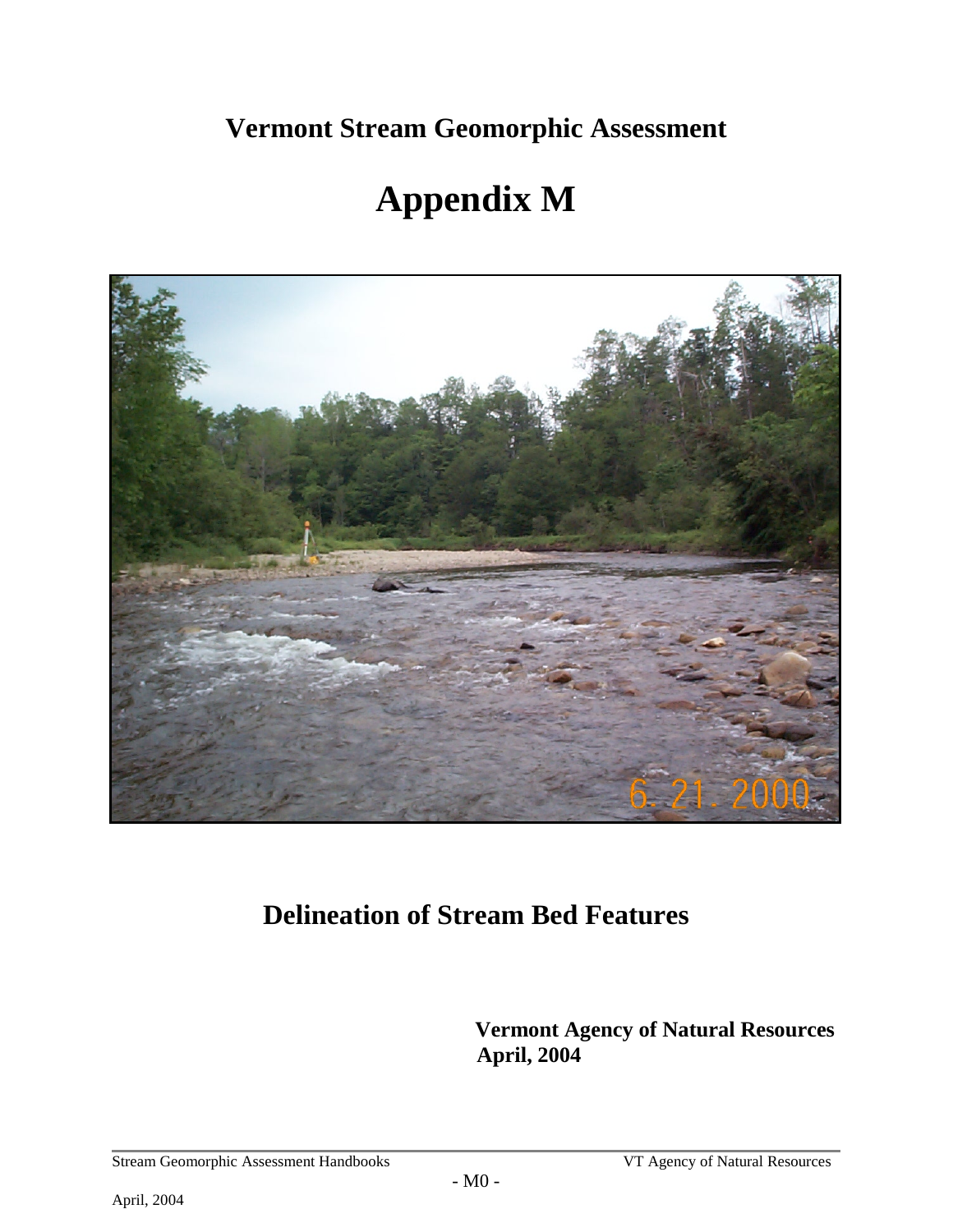## **Delineation of Stream Bed Features**

### **Geomorphic Significance of Stream Bed Features**

Classifying stream bed features is one of the more challenging tasks in a stream geomorphic assessment. Nearly all significant changes in bed gradient and depth may be important to survey, especially from a habitat perspective, but only certain bed features may be significant from a fluvial geomorphic perspective. While a small scour pool around a boulder in a riffle-pool stream may be significant fish habitat, that feature may not be a significant pool from a geomorphic perspective. Biologists are interested in the existence of pools and the habitat they provide. Geomorphologists are concerned with the fluvial processes that create pools and their longevity. While conducting a geomorphic survey, focus on how a feature was formed and whether it is biologically and/or geomorphically significant. For all features surveyed, take care to label those features that are significant geomorphically on both your field notes and on the DMS spreadsheet.

Generally speaking geomorphically significant features are those that are formed by the erosion and deposition of material at bankfull flows consistent with the current balance between the watershed inputs and the energy grade of the stream. As such, geomorphically significant features typically comprise the entire bankfull width of the channel and persist so long as the current equilibrium conditions of the bankfull channel persists. Geomorphically significant features can be thought of as those that play a formative role in the long-term average characteristics of the channel.

#### Identification of Bed Features

If a feature is determined to be geomorphically significant it will need to be specifically denoted. If it is not significant then it is part of the larger feature in which it lies. Classifying a feature begins with identifying the feature's beginning and end points, observing its characteristics and reconsidering its geomorphic significance. A list of bed feature types with defining characteristics found in riffle-pool streams is given below and represented diagrammatically in [Figure 1.](#page-2-0)

- **Riffles**: the sections of the bed with the steepest slopes and shallowest depths at flows below bankfull. Riffles typically occur at the cross over locations and have a poorly defined thalweg.
- **Runs**: differ from riffles in that depth of flow is typically greater and slope of the bed is less than that of riffles. Runs will often have a well defined thalweg.
- **Pools**: are the deepest locations of the reach. Water surface slope of pools at below bankfull flows is near zero. Pools are often located at the outside of meander bends.
- **Glides**: are located immediately downstream of pools. The slope of the channel bed through a glide is negative while the slope of the water surface is positive. The head of the glide can be difficult to identify. Use the following characteristics to help you locate the head of the glide:
	- o the location of increased flow velocity coming out of the pool,<br>
	o the location at which the steeply sloped bed rising out of the po
	- the location at which the steeply sloped bed rising out of the pool decreases to a lesser gradient,
	- o the location at which the thalweg coming out of the pool becomes less well defined and essentially fades completely.
	- o the location which is approximately same elevation as the tail of the run.
- **Other**: This category is provided to accommodate the unstable short lived bed feature such as a zone of aggradation that you do not want to lump with stable features.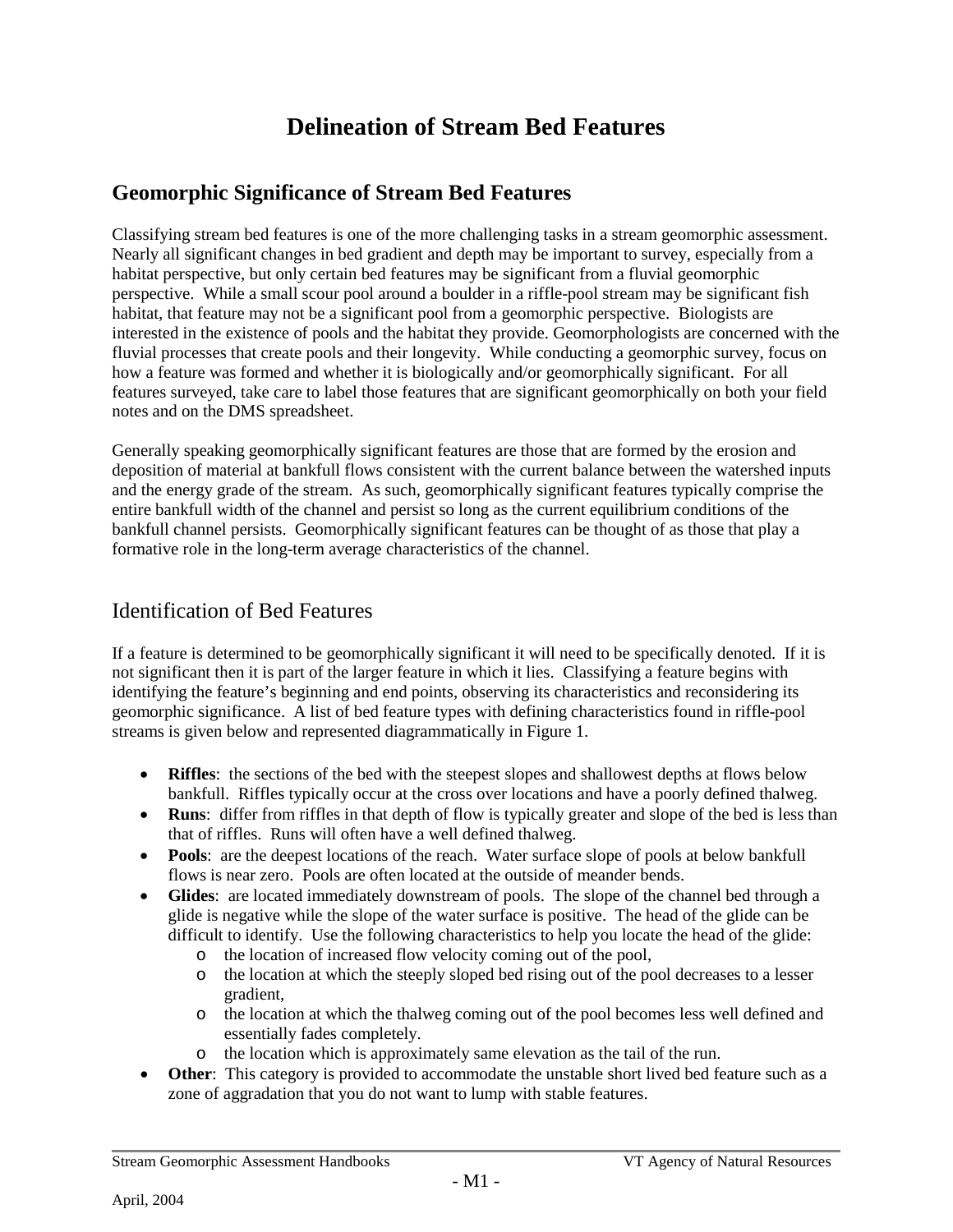There is a typical but by no means absolutely predictable sequencing of bed features found on riffle-pool streams. Riffles will most often be followed by runs. Runs may transition back to riffles but more often are followed by pools. By definition glides begin at the downstream end of pools and end at the upstream end of a riffle or run. Use this expected sequence to help type individual features but do not let it override characteristics of slope and depth and the existence of a well defined thalweg.



<span id="page-2-0"></span>**Figure 1 Typical slope and depth characteristics and sequencing of bed features in a riffle-pool stream.**

Step-pool systems may contain all of the bed features listed above although typically riffles are replaced by steps which most commonly transition directly into pools. Riffles and runs may exist in lower gradient segments of step-pool reaches. Due to the abundance of boulders, step-pool streams often contain a high number of scour pools. Generally speaking, it is the pools that are associated with step features and not scour pools around randomly located boulders that are significant.